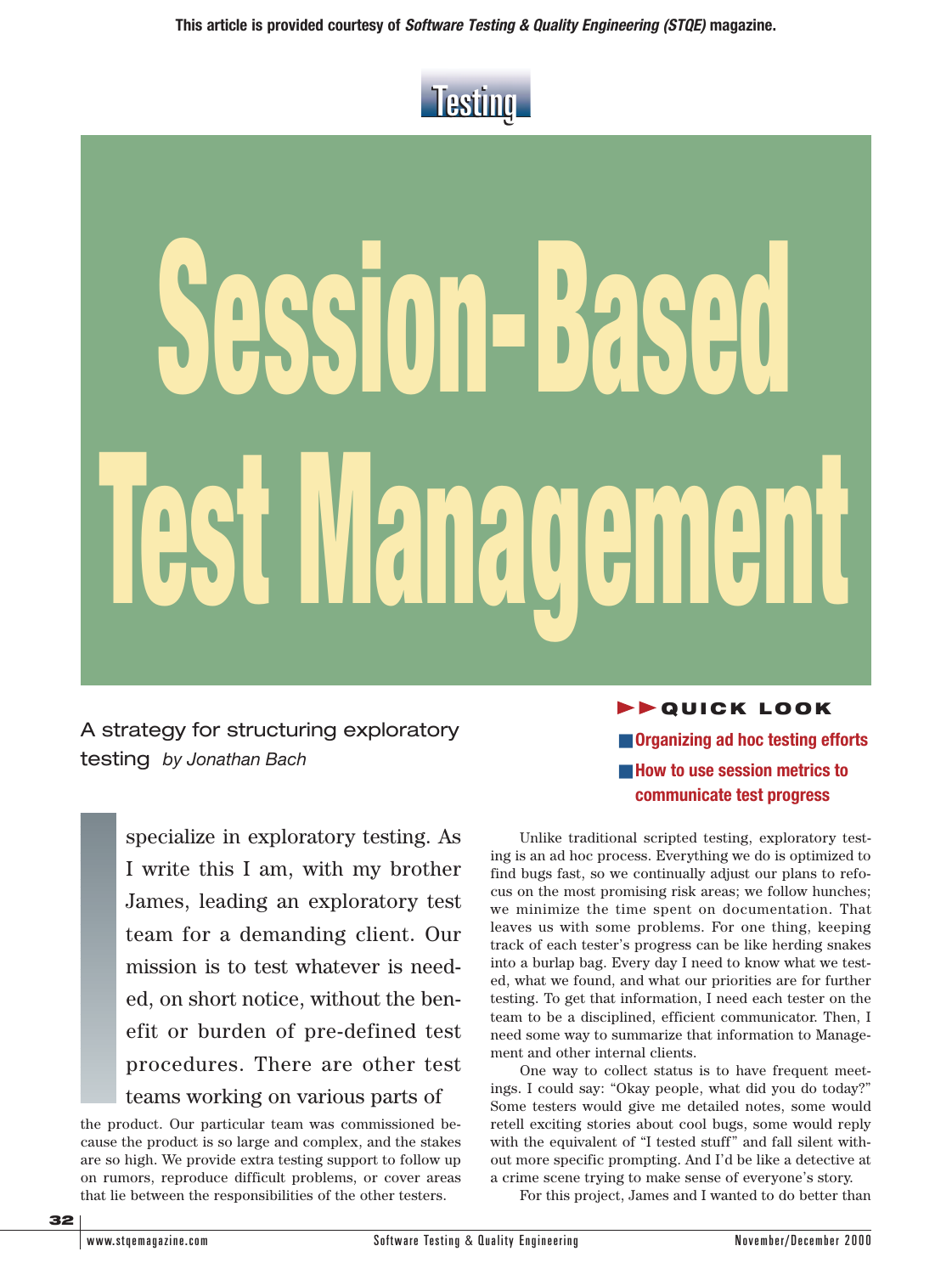that. What if we could find a way for the testers to make orderly reports and organize their work *without* obstructing the flexibility and serendipity that makes exploratory testing useful? That was our motivation for developing the tool-supported approach we call *session-based test management.*

## **Testing in Sessions**

The first thing we realized in our effort to reinvent exploratory test management was that testers do a lot of things during the day that aren't "testing." If we wanted to track testing, we needed a way to distinguish testing from everything else. Thus, "sessions" were born.

In our practice of exploratory testing, a session, not a test case or bug report, is the basic testing work unit. What we call a session is an uninterrupted block of reviewable, chartered test effort. By "chartered," we mean that each session is associated with a mission—what we are testing, or what problems we are looking for. By "uninterrupted," we mean no significant interruptions—no email, meetings, chatting, or telephone calls. By "reviewable," we mean a

report (called a session sheet) that provides information about what happened, in a format that can be examined by a third party (such as the test manager).

In my team, sessions last ninety minutes, give or take. We don't time them very strictly because we don't want to be more obsessed with time than with good testing. If a session lasts closer to forty-five minutes, we call it a *short* session. If it lasts closer to two hours, we call it a *long* session. Because of meetings, email, and other important non-testing activities, we expect each tester to complete about three sessions on a typical day.

What specifically happens in each session depends on the tester and the charter of that session. For example, the tester may be directed to analyze a function, or look for a particular problem, or verify a set of bug fixes.

We hold a debriefing on each session—a short discussion to assure that the tester and the test manager are clear about what happened. For new testers, the debriefing occurs as soon as possible after the session. As testers gain experience and credibility in the process, these meetings take less time, and we might cover several sessions at once. As test lead, my primary objective in the debriefing is to understand and accept the session report. Another objective is to provide feedback and coaching to the tester. We find that the brief, focused nature of sessions makes the debriefing process more tractable than it was in the old days, when we were trying to cover several days of work at once.

By developing a visceral understanding—through the debriefings—of how much can be done in a test session, and by tracking how many sessions are actually done over a period of time, we gain the ability to estimate the amount of work involved in a test cycle and predict how long testing will take…*even though we have not planned the work in detail.*

If there's a magic ingredient in our approach to session-based test management, it's the session sheet format: each report is provided in a tagged text format and stored in a repository with all the other reports. We then scan them with a tool we wrote that breaks them down into their basic elements, normalizes them, and summarizes them into tables and metrics. Using those metrics, we can track the progress of testing closely, and make instant reports to Management, without having to call a team meeting. In fact, by putting these session sheets, tables, and metrics online, our clients in the project have instant access to the information they crave. For instance, the chart in Figure 1 shows that the testers are spending only about a third of their time actually testing. That corresponds to two sessions per day, on average, rather than three sessions. Since the chart represents two months of work, it suggests that there is some sort of ongoing obstacle that is preventing the testers from working at full capacity. Figure 2 allows us to get a rough sense of how many more sessions we can ex-





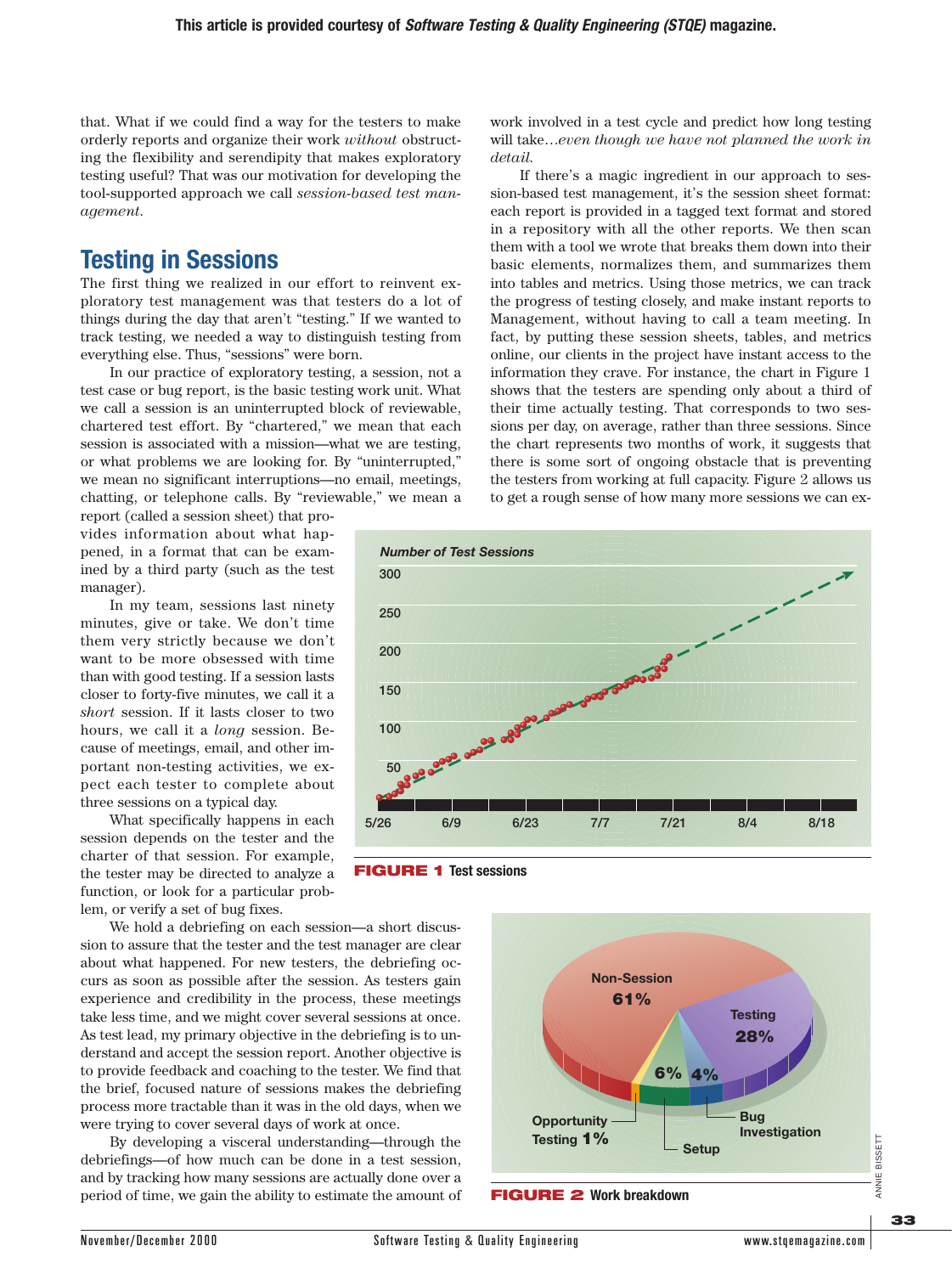pect to do during the remainder of the project. The most recent week of data suggests that the rate of testing is accelerating.

# **Anatomy of a Test Session**

From a distance, exploratory testing can look like one big amorphous task. But it's actually an aggregate of sub-tasks that appear and disappear like bubbles in a Jacuzzi. We'd like to know what tasks happen during a test session, but we don't want the reporting to be too much of a burden. Collecting data *about* testing takes energy away from *doing* testing.

Our compromise is to ask testers to report tasks very generally. We separate test sessions into three kinds of tasks: test design and execution, bug investigation and reporting, and session setup. We then ask the testers to estimate the relative proportion of time they spent on each kind of task. We call these the "TBS" metrics. *Test design and execution* means scanning the product and looking for problems. *Bug investigation and reporting* is what happens once the tester stumbles into behavior that looks like it might be a problem. *Session setup* is anything else testers do that makes the first two tasks possible, including tasks such as configuring equipment, locating materials, reading manuals, or writing a session report.

We also ask testers to report the portion of their time spent "on charter" versus "on opportunity." Opportunity testing is any testing that doesn't fit the charter of the session. Since we're doing *exploratory* testing, we remind and encourage testers that it's okay to divert from their charter if they stumble into an off-charter problem that looks important.

Aside from the task breakdown metrics, there are three other major parts of the session sheet (see example on opposite page): bugs, issues, and notes. *Bugs* are concerns about the quality of the product. *Issues* are questions or problems that relate to the test process or the project at large. *Notes* are a free-form record of anything else—test case ideas, function lists, risk lists, or any other elements related to the testing that occurs during the session.

The entire session report consists of these sections:

- Session charter (includes a mission statement and areas to be tested)
- Tester name(s)
- Date and time started
- Task breakdown (the TBS metrics)
- Data files
- Test notes
- Issues
- Bugs

**34**

### **Tool Support**

The session sheets are scanned by a tool we wrote in Perl. The tool performs about eighty syntax and consistency checks on each sheet. For instance, if a data file is referenced on a session sheet, the tool assures that the file has been placed in the appropriate data file directory. The charter section of the session sheet allows the inclusion of specific test area keywords so that each session can be associated with elements of a test matrix. In order to reduce errors, the legal values of these area keywords are stored in a separate file.

The output of the scanner is a set of text tables that helps us tell the story of the test project. Each text table is in a delimited format suitable for importing to Excel for formatting and analysis. The scanner produces these tables:

- **Test Notes** Test notes sections, by session ID
- **Bugs** Bug records, by bug ID and session ID
- **Issues** Issue records, by issue ID and session ID
- **Charters** Charter statements and area keywords, by session ID
- **Data Files** Data file names, by session ID
- **Session Breakdowns** Session metrics, by session ID
- **Coverage Breakdowns** Session metrics, by area keyword
- **Tester Breakdowns** Session metrics, by tester name
- **Day Breakdowns** Session metrics, by day
- **ToDo Sessions** Incomplete session sheets

Let me explain a bit more about the ToDo session table. One way to dispatch exploratory testers is to create ToDo session sheets—sheets that include a *charter* but with all other sections blank. When testers finish a test session, they look through the sheet folder, pick a ToDo sheet, and perform a session with that charter. The ToDo table produced by the scan tool is the list of the ToDo sheets currently in the session sheet folder. We call that list the "hopper." This arrangement provides a convenient way to charter an entire regression test pass at one time. And using another tool we wrote, called ToDomaker, we can automatically generate ToDo sheets from an Excel test matrix.

The hopper also helps us deal with requests for special testing by our clients. All we have to do is point at the hopper and ask the client what priority we should give to their request, compared to the other sessions already in the hopper.

We also use a search utility that allows us to quickly locate, display, and print any session sheet that contains a specified string. This tool is important because our client may ask, at any moment, to see the raw data behind our metrics and summary reports. In about five seconds, we can bring up every session sheet related to, say, the Map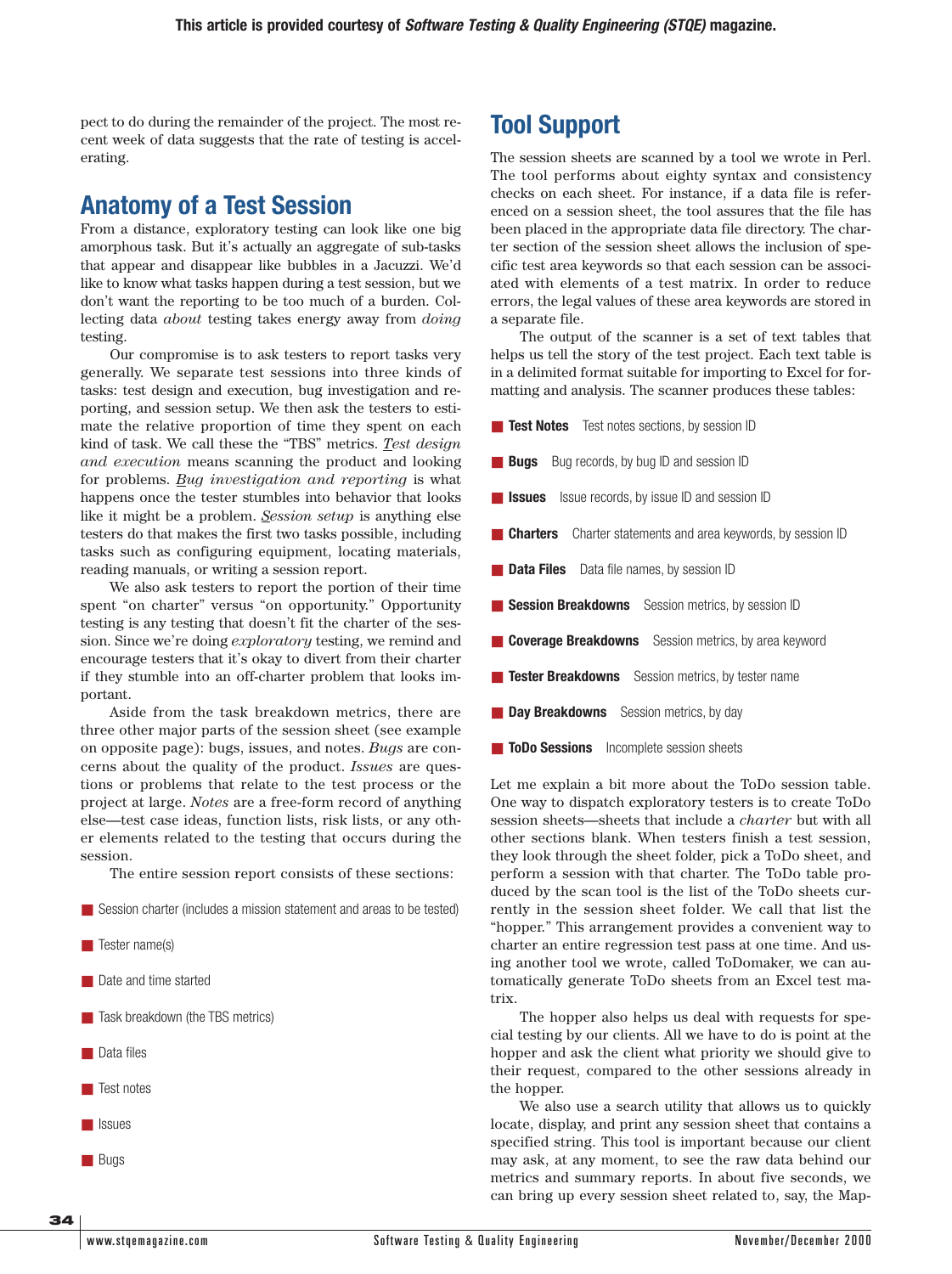Maker Navigator dialog. Give us thirty or forty more seconds, and we can print all of those sheets for you.

**Metrics**

The breakdowns tables, listed above, contain the task breakdown numbers for each session sheet. These are normalized so the data from all session sheets can be combined. The metrics tell us what portion of on-charter work was spent on each of the TBS tasks, what portion of sessions was spent following up on opportunities, and how much time (in session units) was spent on non-session work. The latter measurement we get by assuming that a normal workday would include 5.333 normal sessions if testers did nothing but sessions. By keeping track of who was "on duty" on the test team, and on what days, we can know the theoretical maximum number of sessions that could have been executed in a given period of calendar time. We subtract the number of sessions that actually occurred, and that gives us the total amount of non-session work. This calculation is not super precise, but so far we've found it precise enough for our purpose: to get a reasonably clear idea of how much actual testing is going on during the day.

These metrics help us make better estimates and predictions than ever before about such things as the learning curve of testers, the effects of adding a new tester to an established team, and the impact on productivity of testing a *less testable* versus a *more testable* product. For example, let's say that our team is cooking along at three sessions per tester day, on average, and we add a new tester. Since the testers will be interrupted by the need to provide coaching, they'll do fewer (or shorter) sessions than they otherwise would, or else they will spend more time in opportunity testing (since assisting a tester on another session is a form of off-charter test work). Meanwhile, debriefing the new tester will take more time at first. These effects will show up in the metrics.

Another simple thing we do with the metrics is to plot our total test sessions over time relative to the ship date. With such a graph, it's a simple matter to say: *At this rate, we have the bandwidth to do about 200 more test sessions over the next four weeks. If there are twenty-five major areas of the product, and there are two builds per week, the deepest regression test we could do would provide only one session per product area per build. If we want some areas to be covered better than that, we need to do some triage—or squeeze in more sessions.*

Although these metrics can provide better visibility and insight about what we're doing in our test process, it's important to realize that the session-based testing process and associated metrics could *easily* be distorted by a confused or biased test manager. A silver-tongued tester could bias the sheets and manipulate the debriefing in such a way as to fool the test manager about the work being done. Even if everyone is completely sober and honest, the numbers may be distorted by confusion over the reporting protocol, or the fact that some testers may be far more productive than other testers. Effective use of the session sheets and metrics requires continual awareness about the potential for these problems.

# **Notes From the Field**

To give you a better feel for the problems with the session approach, and how we're dealing with them, here are some notes about the finer points of session-based test management:

#### **What if a tester performs testing work outside of a session?**

Testers always get credit for testing. We call this the Golden Rule. If a tester does work that he later realizes should have been in a session, we have him create a session sheet to describe it, or add the work onto an existing session sheet. We do whatever is necessary to make the session sheets accurately reflect the testing that was done.

#### **What if two testers work on one session?**

The scanning tool counts a session with two testers as *two* sessions. So, there's no incentive for testers not to cooperate with each other. During the debriefing, we just make sure that they really did work together.

#### **What if a tester spends all day on one long session?**

This happens more often than we first anticipated. Some kinds of testing, such as "review the user manual," can drag on for hours without interruption. Instead of forcing testers to create multiple session sheets to report on what was really one session, we adjusted the syntax of the Duration keyword to allow multipliers. Hence a tester would report a four-hour session as "long \* 2" in the Duration field.

#### **What if a tester can't avoid an interruption?**

We don't want test sessions to be interrupted, but sometimes it's necessary: a surprise meeting may be called, or a developer may need help reproducing a bug. In those cases, we allow a session to be suspended and resumed later.

#### **What if a tester can't fulfill the charter?**

If the tester can't get anywhere, the standing order is to abort the session and do a different one. If the tester makes a lot of progress, but the charter is much larger than can be completed, then the test manager should reduce the scope of the charter (in the debriefing) or create more sessions with the same charter.

#### **What if the tester spends almost the whole session on "opportunity"?**

The test manager changes the charter to fit whatever it was that the tester did. As long as the charter substantially reflects what work was done, we're cool. The original charter can be reused on a new session. In fact, it may require several sessions to fulfill any given charter. Naturally, if a tester chronically does not fulfill the charter, that's a coaching issue that is handled in the debriefings.

#### **What's expected of a tester who's given an area that's already been tested?**

We expect the tester to review the test notes from earlier sessions and, where applicable, refine the earlier notes in

**35**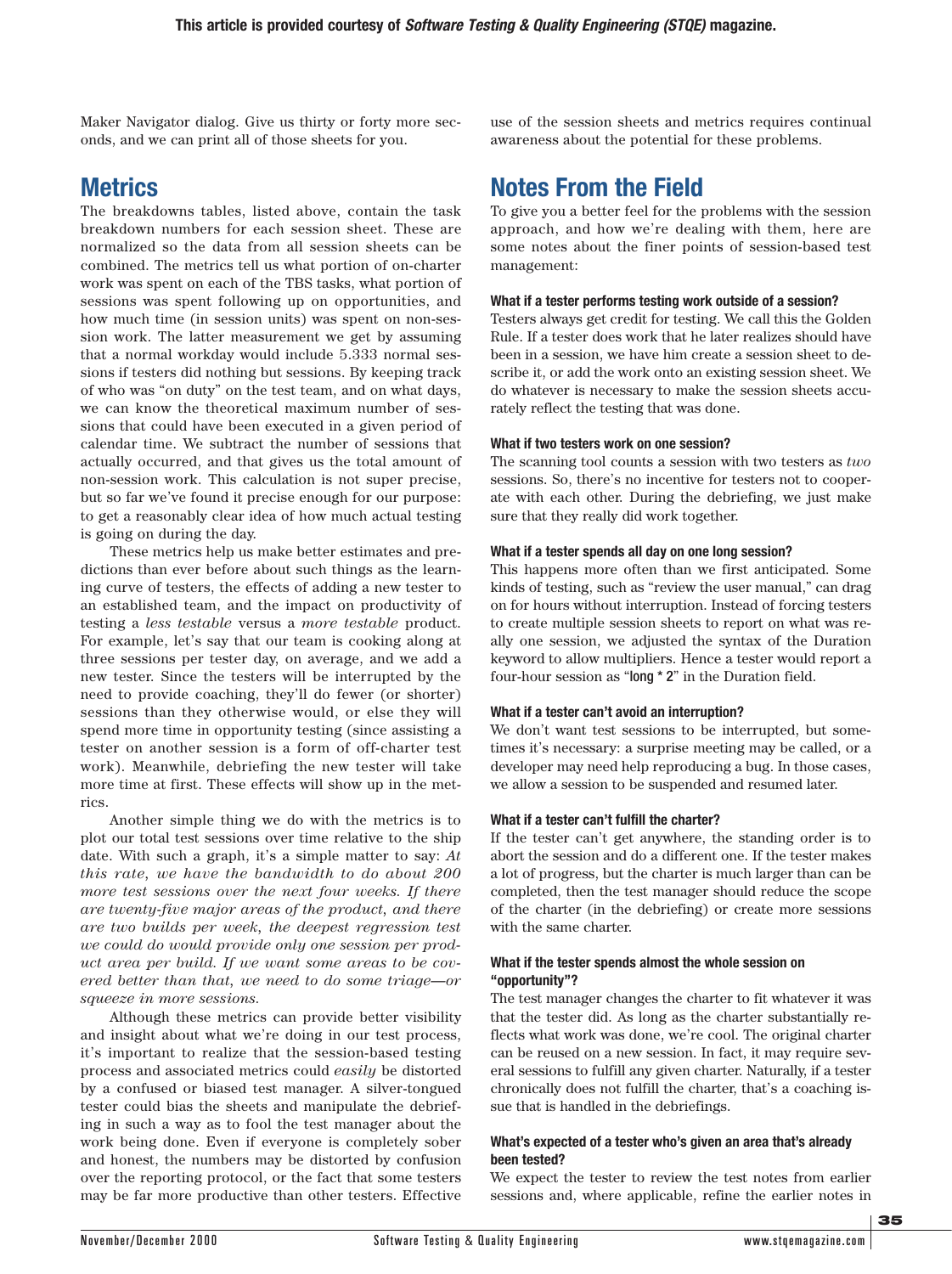**This article is provided courtesy of Software Testing & Quality Engineering (STQE) magazine.**

# **Example Session Sheet**

#### **CHARTER**

**Analyze MapMaker's View menu functionality and report on areas of potential risk.**

#### **#AREAS**

|             | OS   Windows 2000 |  |                                       |
|-------------|-------------------|--|---------------------------------------|
| Menu I View |                   |  |                                       |
|             |                   |  | <b>Strategy   Function Testing</b>    |
|             |                   |  | <b>Strategy   Functional Analysis</b> |

#### **START**

**5/30/00 03:20 pm**

#### **TESTER**

**Jonathan Bach**

#### **TASK BREAKDOWN**

**#DURATION short**

**#TEST DESIGN AND EXECUTION 65**

**#BUG INVESTIGATION AND REPORTING 25**

**#SESSION SETUP 20**

**#CHARTER VS. OPPORTUNITY 100/0**

#### **DATA FILES**

**#N/A**

#### **TEST NOTES**

**I touched each of the menu items below, but focused mostly on zooming behavior with various combinations of map elements displayed.**

**View: Welcome Screen Navigator Locator Map Legend Map Elements Highway Levels Street Levels Airport Diagrams Zoom In Zoom Out Zoom Level (Levels 1-14) Previous View**

#### **Risks:**

- **Incorrect display of a map element.**
- **Incorrect display due to interrupted repaint.**
- **CD may be unreadable.**
- **Old version of CD might accidentally be used.**
- **Some function of the product may not work at a certain zoom level.**

#### **BUGS**

#### **#BUG 1321**

**Zooming in makes you put in the CD 2 when you get to a certain level of granularity (the street names level) — even if CD 2 is already in the drive.**

**#BUG 1331 Zooming in quickly results in street names not being rendered.**

**#BUG <not\_entered> Instability with slow CD speed or low video RAM. Still investigating.**

#### **ISSUES**

#### **#ISSUE 1**

**How do I know what details should show up at what zoom levels?**

**#ISSUE 2 I'm not sure how the locator map is supposed to work. How is the user supposed to interact with it?**